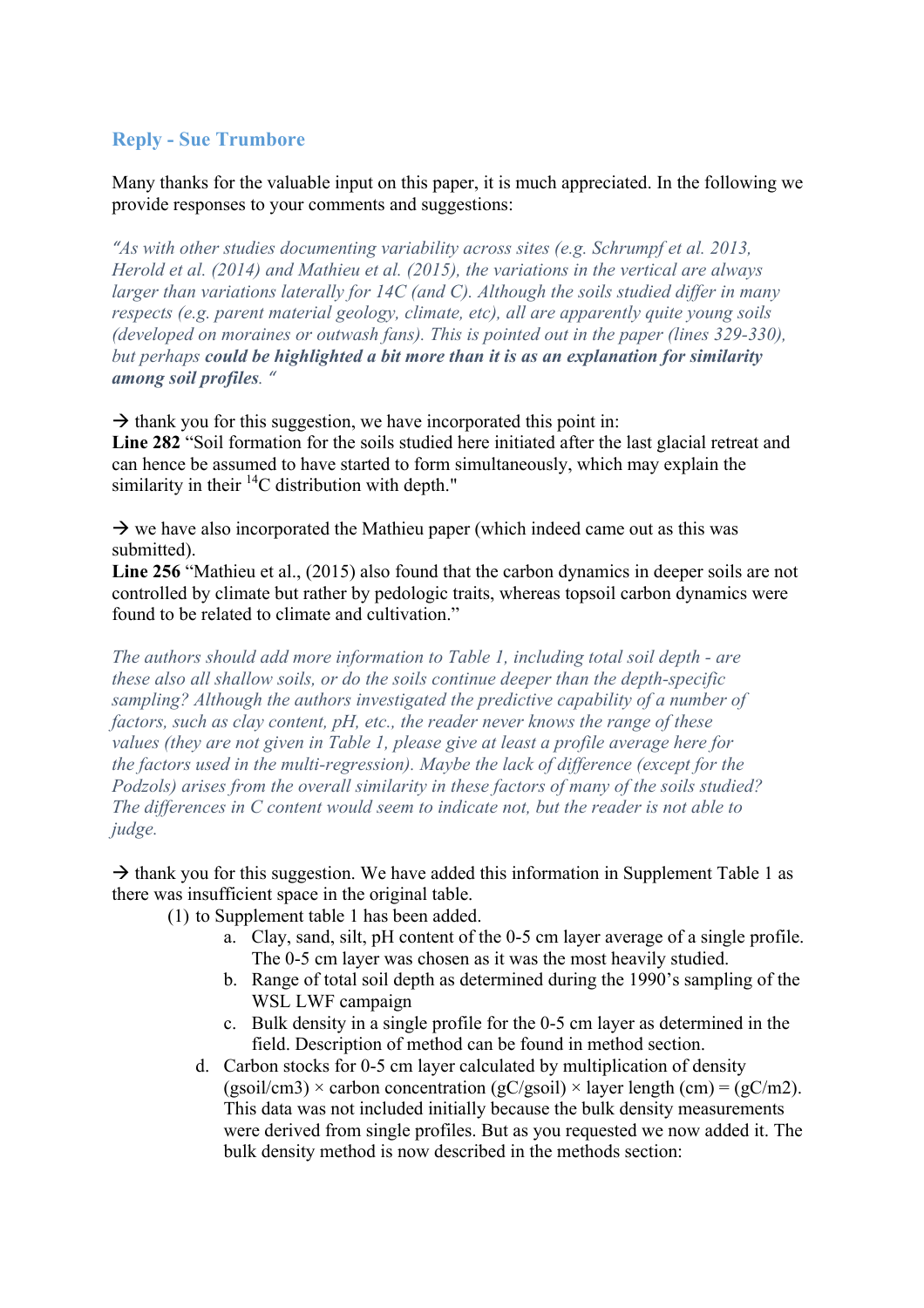Line 89 "These samples were taken using steel cylinders of 1000 cm<sup>3</sup> volume (for layers with a thickness of at least 10 cm) or  $458 \text{ cm}^3$  volume (for thin layers with less than 10 cm thickness). Volumetric samples were dried at 105 °C for 48 hours minimum until the resulting mass remained constant. The density of the fine earth was determined based on oven-dried volumetric soil samples and sieving the samples in a water bath to quantify the weight of stones >2 mm. The volume of stones was calculated by assuming a density of 2.65 kg/m3 for stones (Walthert et al., 2002)."

*Also, although all of these are forested sites, is there any evidence that they were previously unforested (e.g. Ap plow layers)?*

 $\rightarrow$  thank you for this suggestion, these sites have been forests for at least several hundreds of years (Gosheva et al., in prep, personal communication) as shown in older Swiss maps. Furthermore, the sites in the WSL LWF campaign are specifically selected to be mature forests (LWF).

*A second issue that affects variability is something like the presence or absence of earthworms (for example, these tend to be found in Cambisols but not in Podzols, and they also affect the thickness and age of C in the litter layer. The 'biota' state factor includes in-soil fauna, it could account for some of the differences in variability among the different soil types. Normally such things are noted in profile descriptions, and are semiquantitative; nonetheless they may be important.* 

 $\rightarrow$  thank you for this suggestion. We found information on soil biota in some of these sites that we were previously unaware of (Ernst et al., 2008), and have incorporated this suggestion:

**Line 271:** "Furthermore, the presence of soil fauna (earthworms) at some sites (Bettlachstock, Schaenis, Lausanne, Alptal, Visp and Novaggio) may also complicate the response of carbon cycling to climate due to physical reworking and transport (Ernst et al., 2008)."

**Line 325:** "Ernst et al (2008) described the presence of earthworms in the Gleysol and Cambisol, but not in the Podzol. Because of constraints on the dataset size, no conclusive quantitative relationship can be established, but we hypothesise that the ubiquitous presence of in-soil fauna and associated transport activities would contribute to an overall increase in homogeneity rather than heterogeneity."

Similar findings regarding similarity of vertical profiles of 14C in different soils were obtained by Mathieu et al 2015, which came out around the time this was submitted; while 14C *characteristics are similar at the surface, deeper soils reflect the influence of soil order (something that can be related to geology and vegetation/climate regime and time* together). However, that study used global soils, and mixed in with soil order is soil age *(there are not young oxisols, or old inceptisols).* 

 $\rightarrow$  Thank you for this suggestion, the Mathieu paper indeed came out as this manuscript was submitted, we have incorporated it as stated above.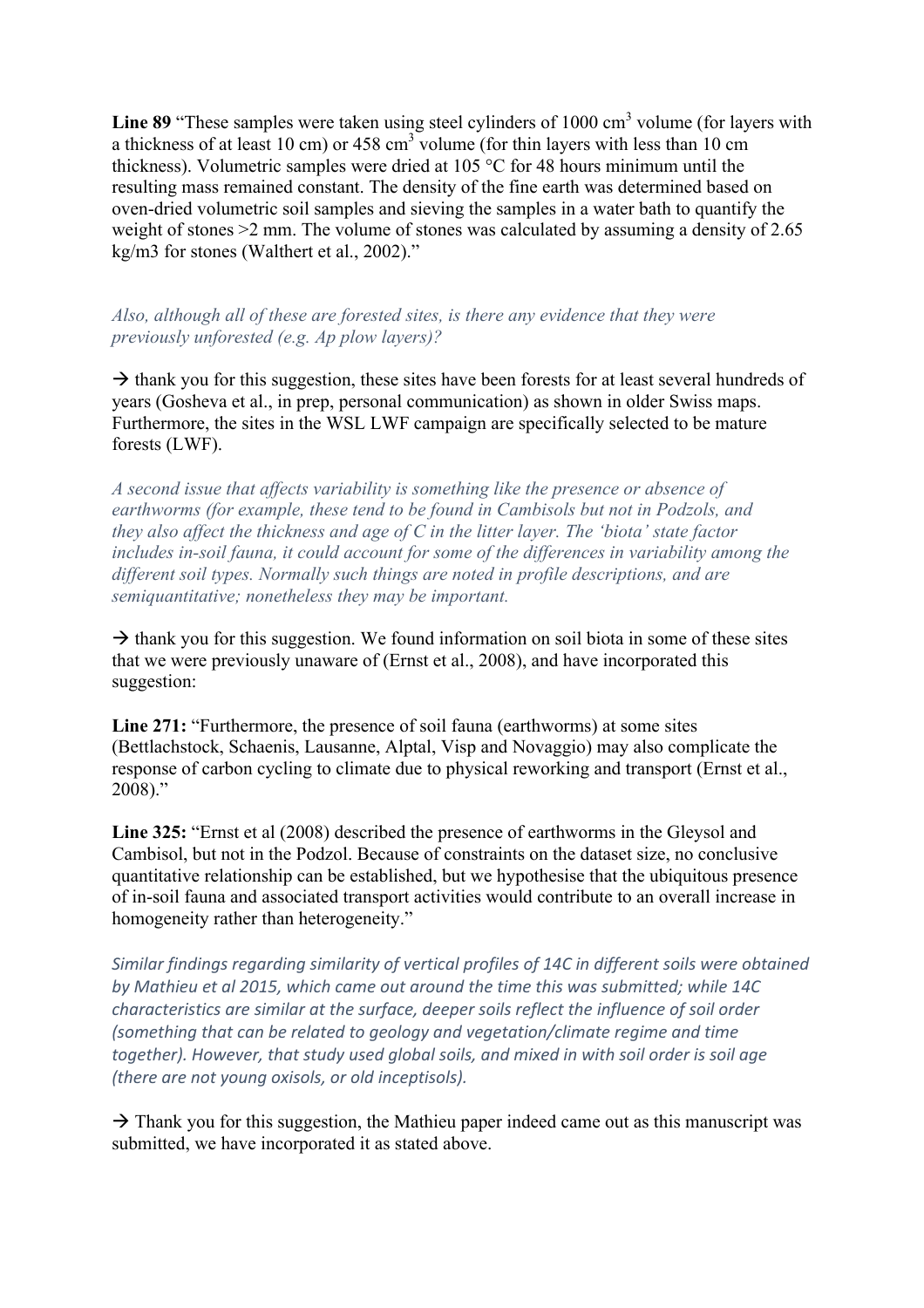**Line 256** "Mathieu et al., (2015) also found that the carbon dynamics in deeper soils are not controlled by climate but rather by pedologic traits, whereas topsoil carbon dynamics were found to be related to climate and cultivation."

*A more comparable study to this one would be Schrumpf et al. 2013, which is cited here but it would be interesting to compare their estimates of spatial variability with yours (as a function of depth).* 

 $\rightarrow$  Schrumpf et al. (2013) HF and oLF values fall within the same  $\Delta^{14}$ C range the profiles measured in this paper (Fig.8). Because the Schrumpf et al. (2013) paper only refers to values of the fractions and in this current paper only bulk is concerned, we chose not to include a direct comparison. We will be sure to include this information in planned future papers that include fraction-specific radiocarbon data.

*The use of %C as the metric for C content is problematic, especially in litter layers, which can have highly variable bulk density. Is there information to report carbon density gC cm-2 for each of the depth intervals?* 

 $\rightarrow$  (1) Although this is not part of the normal WSL LWF database, we were able to acquire information of the approximate litter layer bulk density, and we have now included it in Supplement Table 1.

(2) Additionally, we have added estimated carbon stocks (N.B., the bulk density is determined based on a single profile proximal to the plot where samples described here were collected), and have included them in the linear mixed effects models. (Supplement Table 1, extended Table 5, 6)

#### *Line 119. Were samples stored in glass jars or paper bags?*

 $\rightarrow$  Samples in the WSL Pedotheque are stored in plastic containers. This has been incorporated:

**lines 64-65: "**The LWF sites are all located in mature forests and samples were collected in the during the 1990s and have been stored in plastic containers (Innes, 1995)"

*Lines 150-155. If the 14C signature of bulk C was above the contemporary atmosphere 14C, there will be two solutions (two values of k) that can reproduce that value with a single pool model. Which one did you choose, and what reasoning did you use to decide? This needs to be described in the paper.* 

--> This is a very good point. In the cases where two options were possible we chose the option which corresponded with the turnover estimates of the layers above and below, as we assume deeper soil layers to always have slower turnover than shallower soil layers:

**Line 135 "**For the 0-5 cm topsoil layer two MRT were frequently possible, in which case it was assumed the true MRT value of the deeper layer is the one that exceeds the MRT value of the accompanying litter layer, as carbon turnover rates decrease with increasing soil depth.**"**

*Line 172. When you say variables such as clay content, pH, etc were taken as "fixed effects", does that mean you used some profile-averaged value in statistical compar- isons? I found this description confusing, can you make it clearer? Also, please give the values for pH, clay, etc in Table 1. If available, cation exchange capacity might also be a useful variable.*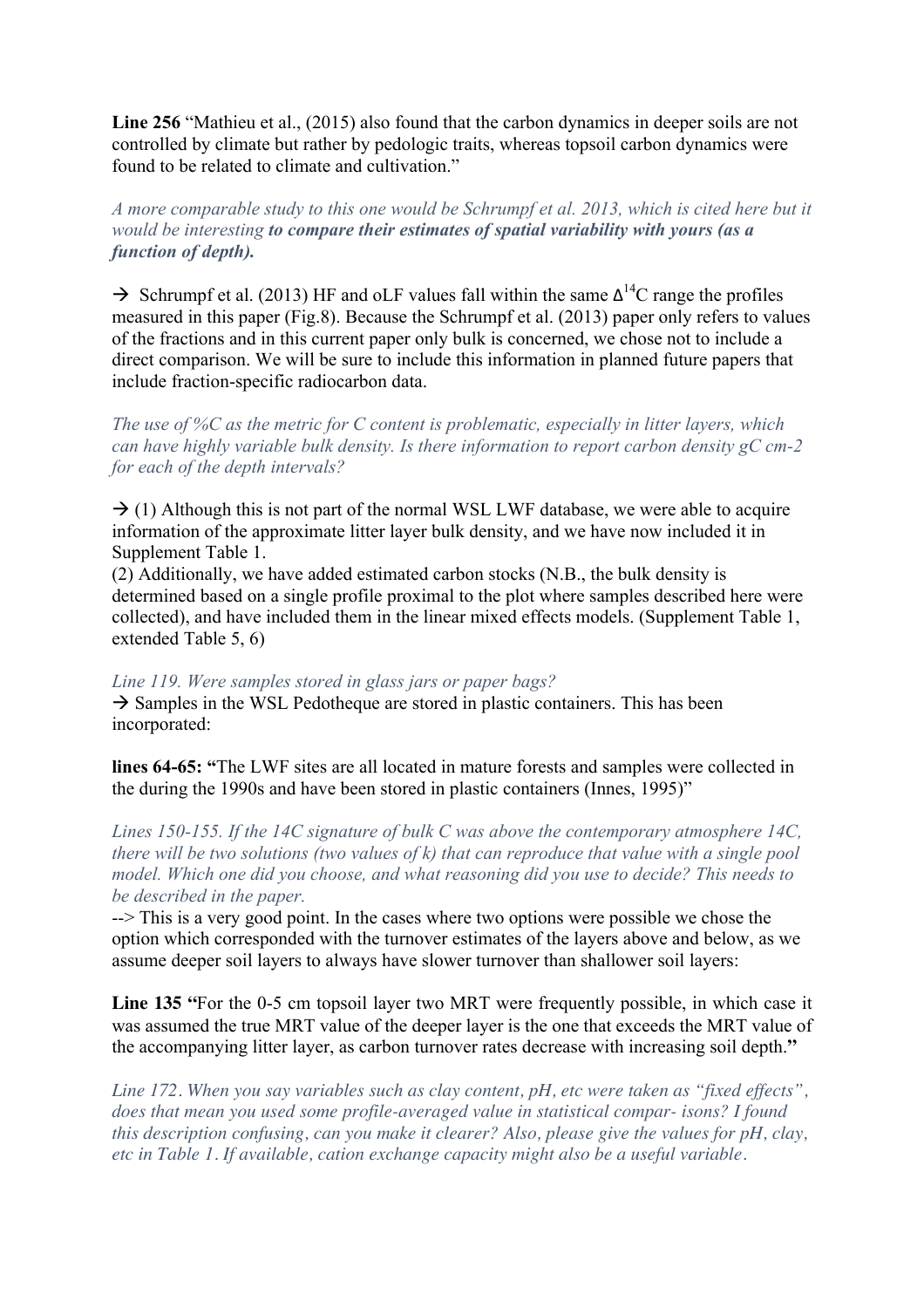$\rightarrow$  This indeed required clarification. First, we used the clay and pH values measured for the layer depth interval identical to that which was measured. Hence, it is not a profile average but sample-depth specific value. We have clarified this in the text:

**line 156** "The compositional parameters (e.g. clay, pH) are depth interval-specific."

 $\rightarrow$  w.r.t. cation Exchange capacity:

We found more ancillary data that we were previousy unaware of, from which we calculated the CEC (after Blume et al (2002), Lehrbuch Bodemkunde chapter 5) and have now included that in the linear mixed effect models analysis.

*Line 271. Schrumpf et al. (2013) found a relationship between the slope of the radiocarbondepth relationship and dithionite extractable Fe; Herold et al. (2014) also found that Fe(d) was a good predictor of C content. This indicates that a common stabilization mechanism may be operating across their soils, which could also be an explanation for the similarly of depth profiles. Is there any similar measure for these soils (even cation exchange capacity, which is more frequently measured than Fe(d))?* 

 $\rightarrow$  We also found ancillary data for Fe and other metals (Fe, Al) extracted by HNO<sub>3</sub>. within the WSL LWF database for this, and have included it in the linear mixed effect model. However, only in the 0-5 cm layer the linear mixed-effect model indicates a significant positive relation between  $\Delta^{14}$ C and Fe content, for all other depths the correlation is not significant.

*Line 293-4. The link of 14C to MAP as reflecting waterlogging is a bit speculative at the larger spatial scales, though you do have possible evidence from the intra-site variability in soils that have evidence of redox variability (e.g. Figure 6). But at larger spatial scales, would not clay content be expected to be related to drainage (e.g. does this relationship trace to Gleysols and Stagnosols?)* 

 $\rightarrow$  Since we only have two sites to compare in this context we feel that we cannot test this, but we adjusted the wording to more accurately reflect the nature of the statement.

**Line 258** "The strong negative Spearman correlation of  $\Delta^{14}$ C and MAP at 10-20 cm depth implies a slower turnover that could potentially be caused by increased waterlogging or anoxic conditions induced by higher precipitation."

*The next lines, about relief, are also a bit speculative. How was "relief' reported in Table 1 determined? At the microtopographic scale, or the macrotopographic scale? While I agree it may indicate something about erosion in general, it may also be correlated with other factors like parent material, temperature, etc. You need a separate measure (e.g. 137Cs) to say something like this definitively.* 

 $\rightarrow$  The slope in table 1 was determined on a scale of the larger WSL LWF sites, i.e., several tens of meters in both directions.

 $\rightarrow$  The relief of two sites (Lausanne, lowest variability and Beatenberg, highest variability) have been monitored and the curvature of the larger area has been calculated using ArcGIS. This information was not available for Alptal. From this we can quantitatively observe that the degree of variability varies significantly. The surface in the Lausanne plot hardly has any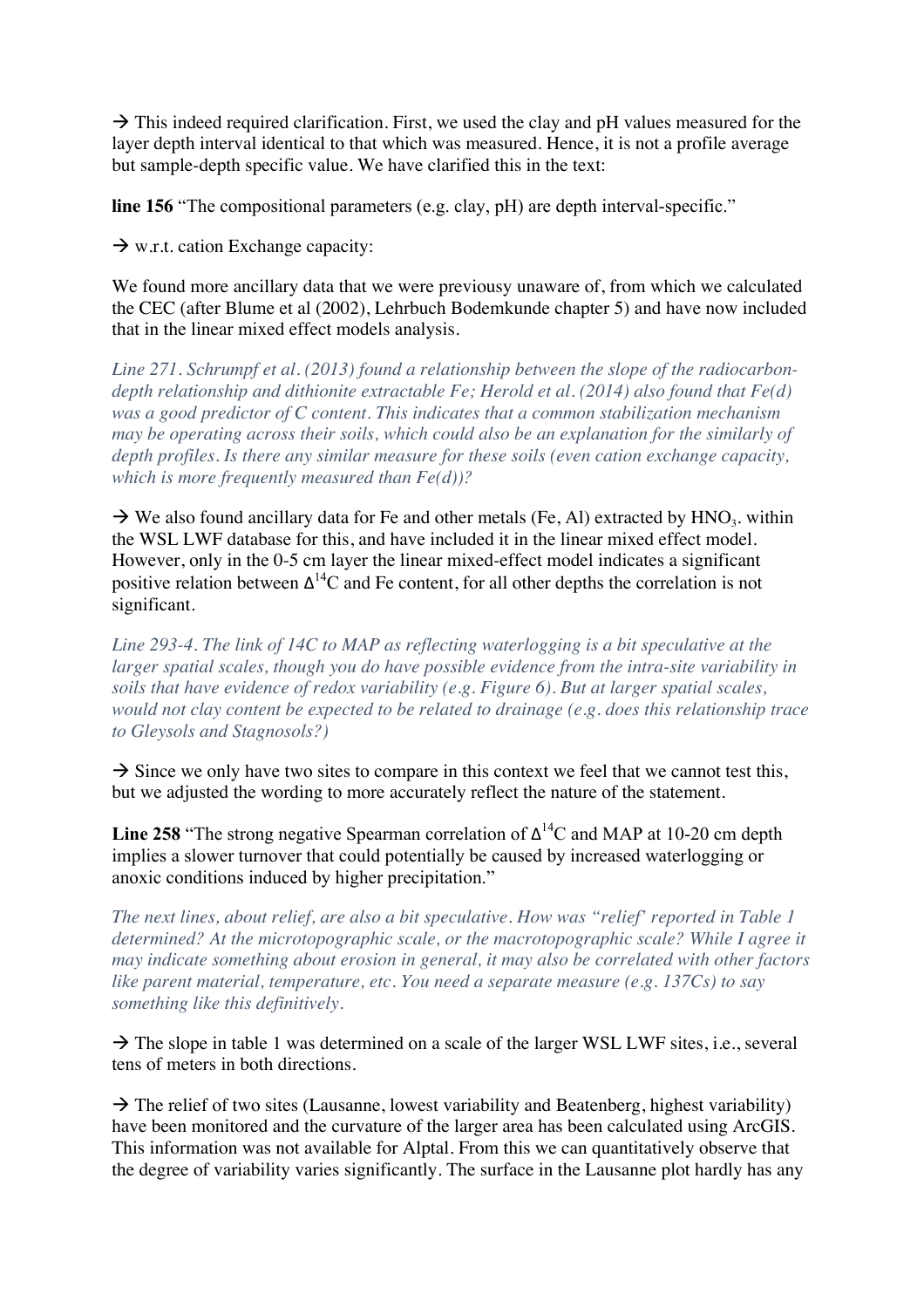curvature whilst Beatenberg has strong irregular microtopographic oscillations. This will be added to the supplemental documentation.

*Line 303. Typo, should be "noted"* 

# $\rightarrow$  incorporated

*I did not understand lines 304-305: "but when assuming a steady state system, it is reasonable to assume that the speed of incorporation of carbon and hence turnover is directly related to carbon stocks." Do you mean the larger the C stock the faster the turnover should be (e.g. as it is with soil depth, most C and fastest C at the surface?) or do you mean the more 'standard' sense, of largest stocks having overall slowest turnover (e.g. integrating low C concentration over the large volume of deep soil means it has the largest stock, which is associated with slowest turnover). This is a place where it is important to give C stocks, not just concentrations.* 

 $\rightarrow$  This issue was addressed by adding the C stocks. We have clarified the formulation. We meant the "standard" sense, i.e. that larger stocks are associated with slower turnover. Furthermore, the Spearman correlation between MRT and C stocks in the Litter layer gave a strongly significant positive relation (0.77\*\*) indicating that larger stocks are associated with a higher MRT thus slower turnover. This will be incorporated into the results section.

 $\rightarrow$  line 275 "in a steady state system it is reasonable to assume slower turnover is coupled to larger carbon stocks".

*Line 334 "the relative independence on climatic parameters may persist in deeper soils" However, you did have a relationship with MAP – which could indicate some kind of effect of redox-related stabilization (see above). Overall, stabilization mecha- nisms appear to operate on similar timescales, independent of the amount of C being stabilized?*

 $\rightarrow$  This is a valid point. We have adjusted the wording to fit more appropriately:

**line 309: "**the relative independence on temperature and primary production may persist in deeper soils"

This paper does not provide a detailed discussion on stabilisation mechanisms, as it focuses on  $\Delta^{14}$ C and less, for instance, on organo-mineral interactions, but in future work are seeking to also examine this.

*The discussion of microtopography is a little frustrating for the reader to follow, as there is never really a good definition of what the authors mean by it. We can visualize 'hummocks' and 'hollows', but can their spatial dimensions be better quantified? Were they really traceable to tree-throw? Or perhaps (in young soils) to variations in the underlying till structure (e.g. the presence of a large underlying boulder)?* 

- (1) The description for the Gleysol is as quantitative as possible, with descriptions of mound/depression height and width of the mounds and depression. Unfortunately, no ancillary data is presently available. We agree that could be better to have radar images of the surface, but acquiring that is beyond the scope of our present project.
- (2) For the Cambisol and Podzol we have curvature plots, which have been added to the appendix.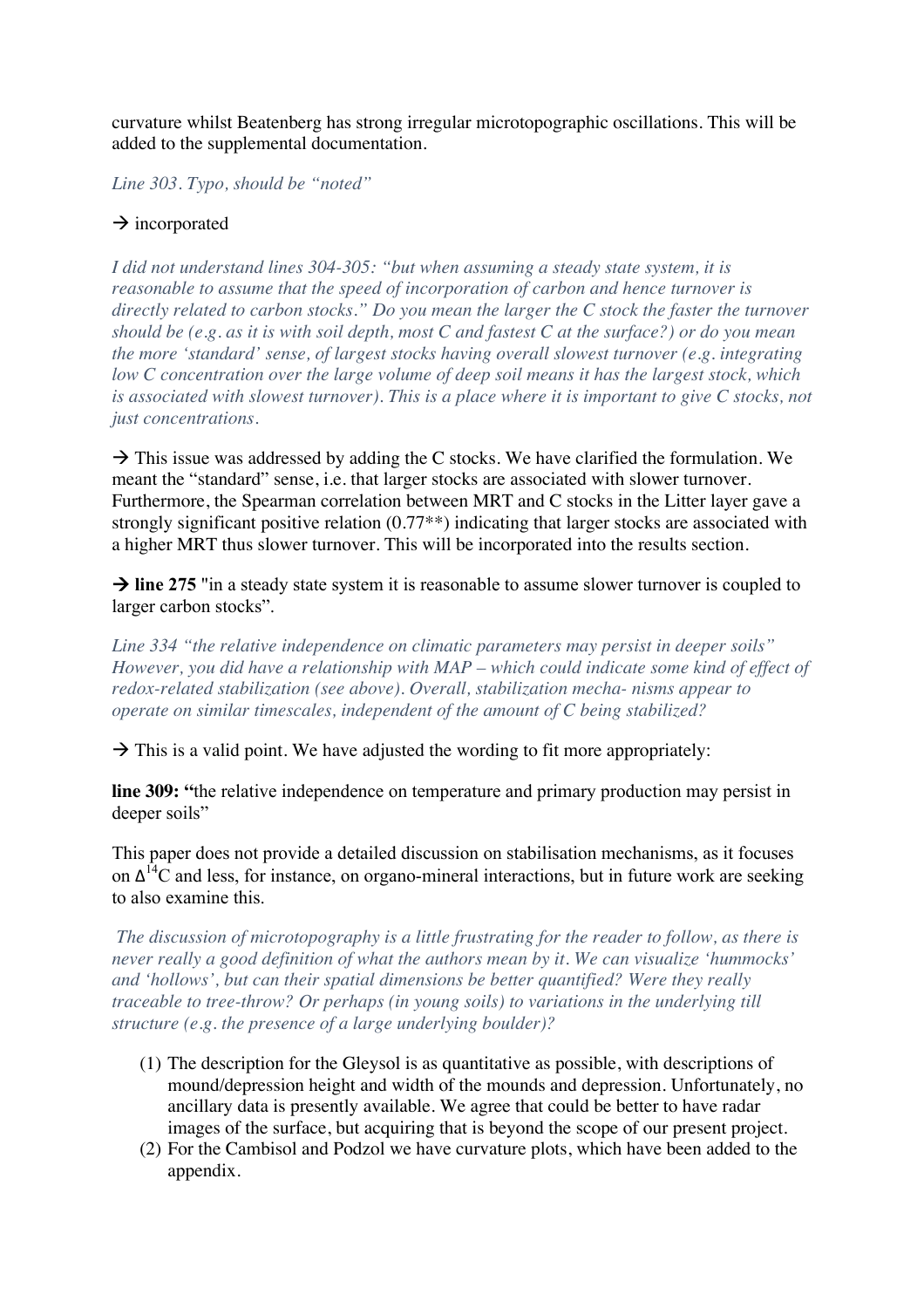- (3) Tree-throw has been observed visually in the field.
- (4) We do not think variations in till structure play a role as we took numerous cores in 2014 from the same sites and did not see any significant structural variation. Again, however, we can only provide a qualitative indication.

*Lines 374-378. How were the semivariograms constructured? Did you try to use a specific depth (e.g. 0-5 cm) or integrated depth profiles (e.g. kgC m-2, or C-weighted mean 14C)? Would it make a difference? (perhaps soil depths also vary, but this was not captured in your sampling scheme..)* 

 $\rightarrow$  The Semivariograms were only for the 0-5 cm interval because available spatial variability data was most abundant for that depth. For deeper samples, we do not have sufficient data, but this would certainly be interesting to look into in the future.

*Lines 386-7. Soils subjected to fluctuating redox conditions might be expected to over- all cycle C faster (if the major stabilization mechanisms have to do with Fe-oxides). Also, sampling across mottles (reduced and oxidized Fe) can mix C of quite different ages (see Fimmen et al. 2008)* 

 $\rightarrow$  Thank you for the helpful suggestion. Indeed, Fimmen et al (2008) found a positive correlation between changing redox conditions with an increase in C breakdown (especially when Fe is high such as in this site). In our case the intermediate system (mottled) has the oldest signal, which assuming the results of Fimmen (2008) are true, would indicate that this system would be under more stable redox conditions, as opposed to the stronger depression. From the topography and groundwater flow, we can only suppose that the deeper the soil the more permanently it would be submerged, i.e. we would expect the deepest soil to have the most stable redox conditions. However, we do not know enough about the groundwater flow to make any conclusive statements. We do not think it is likely to be a local mottled/nonmottled effect, as the sample is the average over a depth interval and several cores. Given the Fimmen et al. (2008) results are inconsistent with our results, and that our evidence is too inconclusive to go against their conclusions, we have left this discussion out of this present contribution.

*Line 390. "Overall, the geochemical characteristics..." You have mentioned only one indicator, the C/N ratio. This is a good indicator of decomposition in organic layers, but I am not convinced it is so good deeper in the mineral soil (though you are mixing different stabilization mechanisms together, low-density and mineral-associated material). It would be nice to have some factors that more directly relate to stabilization mechanisms themselves (e.g. cation exchange capacity, or surface area; see Lawrence et al. 2015).* 

## $\rightarrow$  CEC has been included in the Supplemental Table 1. Unfortunately surface area information is not available, for future work we try to acquire this information.

*Lines 408-9. "the speed of C incorporation may be relatively insensitive to changing climate conditions" However all soils had bomb C – so the speed of C incorporation is relatively fast overall; it is just that it is similarly fast.* 

 $\rightarrow$  Good point, we have adjusted the wording

**line 368** "the speed of C incorporation may be similar and hence relatively insensitive to changing climate conditions."